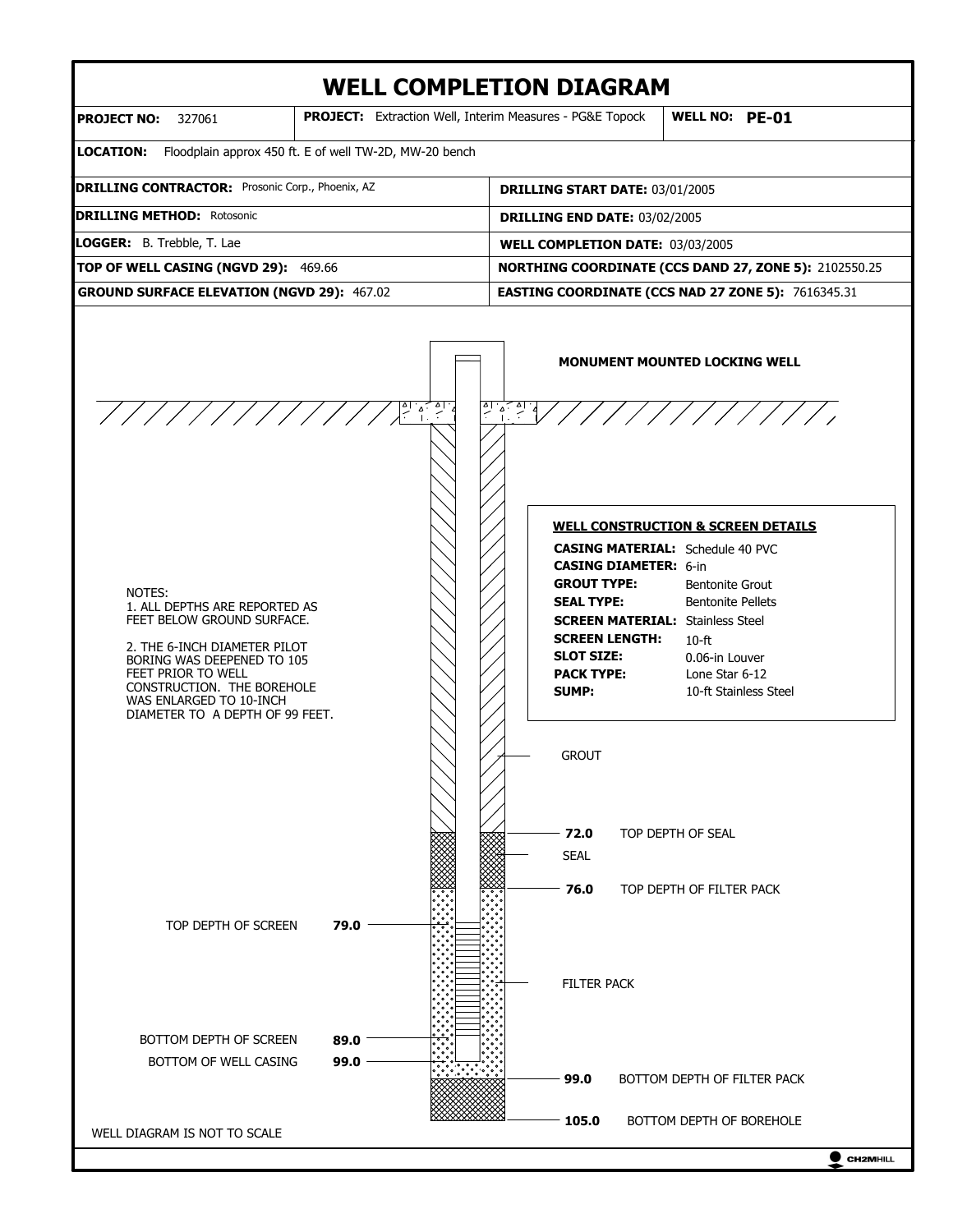| SHEET 1 of 4                                                            |                 |                 | <b>BORING NUMBER:</b><br><b>PE-01</b> |                            |                                         |                                                                                                                                       |                                          |                                                                                                                                                                          |
|-------------------------------------------------------------------------|-----------------|-----------------|---------------------------------------|----------------------------|-----------------------------------------|---------------------------------------------------------------------------------------------------------------------------------------|------------------------------------------|--------------------------------------------------------------------------------------------------------------------------------------------------------------------------|
|                                                                         |                 |                 |                                       |                            |                                         | 327061<br><b>SOIL BORING LOG</b>                                                                                                      |                                          |                                                                                                                                                                          |
| <b>PROJECT NAME:</b><br>Extraction Well, Interim Measures - PG&E Topock |                 |                 |                                       |                            |                                         | <b>HOLE DEPTH (ft):</b>                                                                                                               | <b>DRILLING CONTRACTOR:</b>              |                                                                                                                                                                          |
| <b>SURFACE ELEVATION:</b>                                               |                 |                 |                                       |                            | <b>NORTHING (CCS NAD 27 Z 5):</b>       | 105.0<br><b>EASTING (CCS NAD 27 Z 5):</b>                                                                                             | <b>DATE STARTED:</b>                     | Prosonic Corp. Phoenix, AZ<br><b>DATE COMPLETED:</b>                                                                                                                     |
| 467.0 ft. MSL<br><b>DRILLING METHOD:</b>                                |                 |                 |                                       | 2,102,550.25               |                                         | 7,616,345.31<br><b>WATER LEVEL (ft):</b><br>approx. 9 ft. bgs                                                                         | 03/01/2005<br><b>DRILLING EQUIPMENT:</b> | 03/02/2005                                                                                                                                                               |
|                                                                         | Rotosonic       |                 |                                       |                            |                                         |                                                                                                                                       | <b>LOGGED BY:</b>                        | <b>Track Mounted Sonic</b>                                                                                                                                               |
| LOCATION: Floodplain approx 450 ft. E of well TW-2D, MW-20 bench        |                 |                 |                                       |                            |                                         |                                                                                                                                       |                                          | B. Trebble, T. Lae                                                                                                                                                       |
|                                                                         |                 | <b>SAMPLE</b>   |                                       |                            |                                         | <b>SOIL DESCRIPTION</b>                                                                                                               |                                          | <b>COMMENTS</b>                                                                                                                                                          |
| <b>DEPTH BGS</b><br>(feet)                                              | <b>INTERVAL</b> | TYPE/<br>NUMBER | RECOVERY<br>(ft)                      | <b>USCS</b><br><b>CODE</b> |                                         | SOIL NAME, USCS SYMBOL, COLOR,<br>PERCENT COMPOSITION, GRADING, GRAIN SHAPE, MINERALOGY,<br>DENSITY/CONSISTENCY, STRUCTURE, MOISTURE. |                                          | DRILLING OBSERVATIONS AND OPERATIONS,<br>DAILY START AND END TIMES , DRILL RATE,<br>REFUSALS, SAMPLING AND TESTING NOTES.                                                |
| 5                                                                       |                 | CC <sub>1</sub> | $\overline{7}$                        |                            |                                         | POORLY GRADED SAND (SP) - It yellow brn 2.5YR6/3, 100% fine<br>qtz rich sand, organics top 5'<br>- minor fine gravel at $~6'$         |                                          | Sonic boring continuously cored for<br>logging. Selected core samples were<br>preserved for future testing. Selected<br>core samples also collected for USGS<br>testing. |
| 10<br>15                                                                |                 | CC <sub>2</sub> | 10                                    |                            | - trace clay at 10'                     |                                                                                                                                       |                                          | water level approx. 9 ft.<br>collect PE1-USGS-10, PE1-PW-10                                                                                                              |
| 20                                                                      |                 | CC <sub>3</sub> | 10                                    | <b>SP</b>                  |                                         | - It olive brn 2.5YR5/3, 100% fine gtz rich sand                                                                                      |                                          | wet at 17 ft<br>collect PE1-USGS-20, PE1-PW-20,<br>PE1-GS-20                                                                                                             |
| 25                                                                      |                 |                 |                                       |                            |                                         |                                                                                                                                       |                                          |                                                                                                                                                                          |
| 30                                                                      |                 | CC4             | 10                                    |                            | - trace silt at 29'<br>- trace organics |                                                                                                                                       |                                          | collect PE1-USGS-30, PE1-PW-30<br>PE1-34 Isoflow groundwater grab                                                                                                        |
| 35                                                                      |                 |                 |                                       |                            |                                         |                                                                                                                                       |                                          | <b>CH2MHILL</b>                                                                                                                                                          |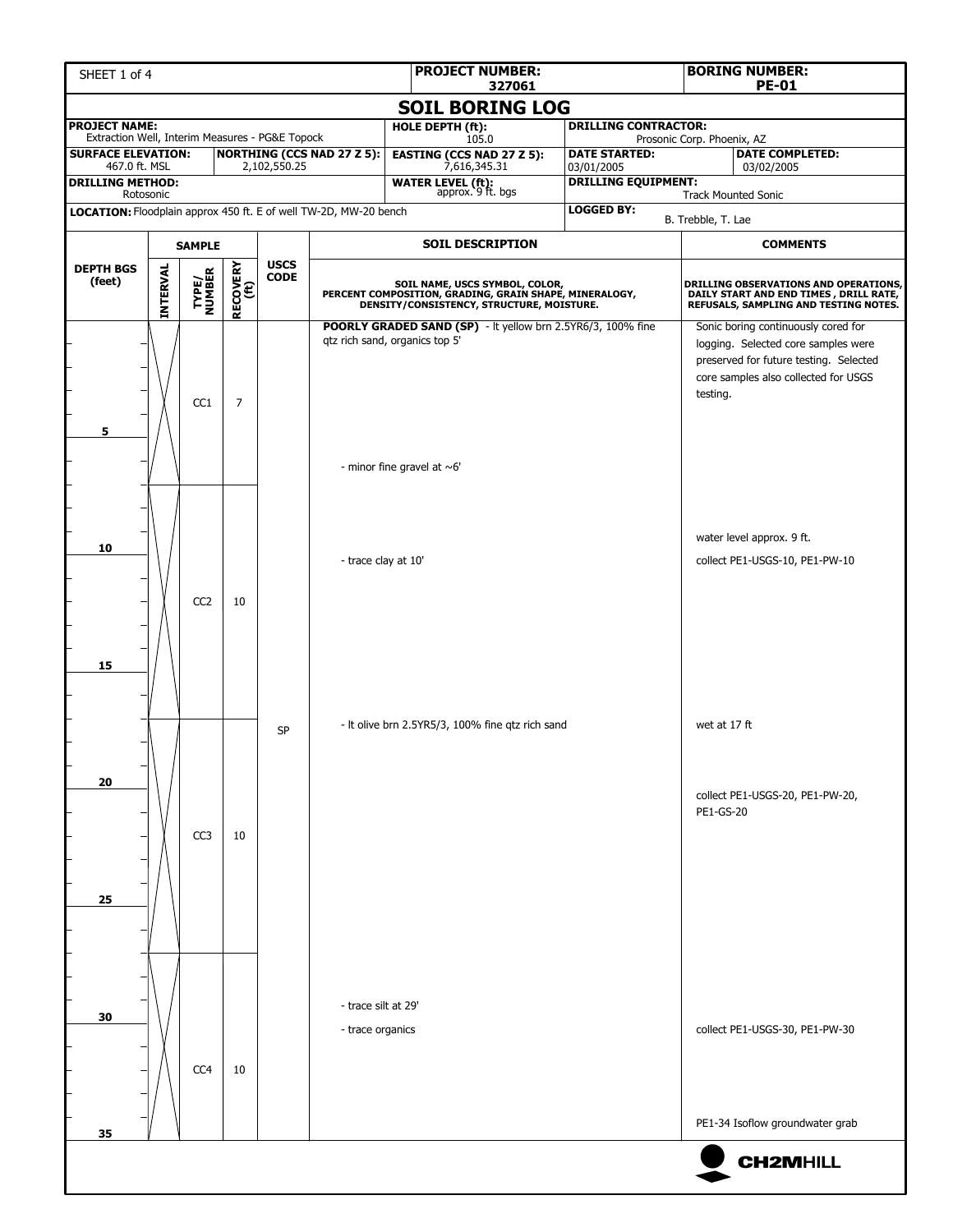| <b>PROJECT NUMBER:</b><br>SHEET 2 of 4<br>327061                        |                              |                 |                  |              |                                   |                                                                                                                                                                                                                                                                                               |                                          |                                                                                                                          | <b>BORING NUMBER:</b><br><b>PE-01</b>                                                            |  |  |
|-------------------------------------------------------------------------|------------------------------|-----------------|------------------|--------------|-----------------------------------|-----------------------------------------------------------------------------------------------------------------------------------------------------------------------------------------------------------------------------------------------------------------------------------------------|------------------------------------------|--------------------------------------------------------------------------------------------------------------------------|--------------------------------------------------------------------------------------------------|--|--|
|                                                                         |                              |                 |                  |              |                                   | <b>SOIL BORING LOG</b>                                                                                                                                                                                                                                                                        |                                          |                                                                                                                          |                                                                                                  |  |  |
| <b>PROJECT NAME:</b><br>Extraction Well, Interim Measures - PG&E Topock |                              |                 |                  |              |                                   | HOLE DEPTH (ft):<br>105.0                                                                                                                                                                                                                                                                     | <b>DRILLING CONTRACTOR:</b>              | Prosonic Corp. Phoenix, AZ                                                                                               |                                                                                                  |  |  |
| <b>SURFACE ELEVATION:</b>                                               |                              |                 |                  |              | <b>NORTHING (CCS NAD 27 Z 5):</b> | <b>EASTING (CCS NAD 27 Z 5):</b>                                                                                                                                                                                                                                                              | <b>DATE STARTED:</b>                     |                                                                                                                          | <b>DATE COMPLETED:</b>                                                                           |  |  |
| 467.0 ft. MSL<br><b>DRILLING METHOD:</b>                                |                              |                 |                  | 2,102,550.25 |                                   | 7,616,345.31<br><b>WATER LEVEL (ft):</b><br>approx. 9 ft. bgs                                                                                                                                                                                                                                 | 03/01/2005<br><b>DRILLING EQUIPMENT:</b> |                                                                                                                          | 03/02/2005                                                                                       |  |  |
| LOCATION: Floodplain approx 450 ft. E of well TW-2D, MW-20 bench        | Rotosonic                    |                 |                  |              |                                   |                                                                                                                                                                                                                                                                                               | <b>LOGGED BY:</b>                        |                                                                                                                          | <b>Track Mounted Sonic</b>                                                                       |  |  |
|                                                                         |                              |                 |                  |              |                                   |                                                                                                                                                                                                                                                                                               |                                          | B. Trebble, T. Lae                                                                                                       |                                                                                                  |  |  |
|                                                                         | <b>SAMPLE</b><br><b>USCS</b> |                 |                  |              |                                   | <b>SOIL DESCRIPTION</b>                                                                                                                                                                                                                                                                       |                                          |                                                                                                                          | <b>COMMENTS</b>                                                                                  |  |  |
| <b>DEPTH BGS</b><br>(feet)                                              | <b>INTERVAL</b>              | TYPE/<br>NUMBER | RECOVERY<br>(ft) | <b>CODE</b>  |                                   | SOIL NAME, USCS SYMBOL, COLOR,<br>PERCENT COMPOSITION, GRADING, GRAIN SHAPE, MINERALOGY,<br>DENSITY/CONSISTENCY, STRUCTURE, MOISTURE.                                                                                                                                                         |                                          | DRILLING OBSERVATIONS AND OPERATIONS,<br>DAILY START AND END TIMES, DRILL RATE,<br>REFUSALS, SAMPLING AND TESTING NOTES. |                                                                                                  |  |  |
| 40                                                                      |                              |                 |                  | <b>SP</b>    |                                   | POORLY GRADED SAND (SP) - It yellow brn 2.5YR6/3, 100% fine<br>gtz rich sand, organics top 5'                                                                                                                                                                                                 |                                          | sample                                                                                                                   | collect PE1-USGS-40, PE1-PW-40                                                                   |  |  |
| 45                                                                      |                              | CC <sub>5</sub> | 10               | GW           |                                   | WELL GRADED GRAVEL WITH SAND (GW) - 60% f-c gravel up to<br>5", 29% f-c sand, 1% fines.<br>- gravel decrease to 45%, 54% f-c sand, 1% fines                                                                                                                                                   |                                          | sample                                                                                                                   | PE1-44 Isoflow groundwater grab<br>Basalt, volcanics, metamorphic clasts                         |  |  |
| 50<br>55                                                                |                              | CC <sub>6</sub> | 10               | SW           | fines<br>fines                    | WELL GRADED SAND SAND (SW) - dk grayish brn 10YR4/2, 93%<br>f-c sand, 5% f-m rnd to subrnd gravel up to 2", 2% fines<br>- increased gravel, 89% f-c sand, 8% subrnd gravel up to 3", 3%<br>- 3" thick lens of plastic silty clay<br>- decreased fines, 91% f-m sand, 8% f-m subrnd gravel, 1% |                                          | collect PE1-USGS-50, PE1-PW-50                                                                                           |                                                                                                  |  |  |
| 60                                                                      |                              | CC7             | 10               |              |                                   | WELL GRADED SAND WITH GRAVEL (SW) - yellow brn 10YR5/4,<br>63% f-c sand, 35% f-c gravel, 2% fines<br>- decreased gravel, 88% f-c sand, 10% f-m gravel, 2% fines                                                                                                                               |                                          | $GS-60$                                                                                                                  | 1" clay lens at $~56'$<br>1" clay lens at $~59'$<br>collect PE1-USGS-60, PE1-PW-60,              |  |  |
| 65                                                                      |                              |                 |                  | SW           | - trace clay<br>gravel, 1% fines  | - increased gravel, 69% f-c sand, 30% well rnd to subang f-m                                                                                                                                                                                                                                  |                                          |                                                                                                                          | PE1-64 (Hex Cr)<br>FeOx staining 65-67'<br>metamorphic and volcanic rocks<br>(reworked alluvial) |  |  |
| 70                                                                      |                              |                 |                  |              |                                   |                                                                                                                                                                                                                                                                                               |                                          |                                                                                                                          | <b>CH2MHILL</b>                                                                                  |  |  |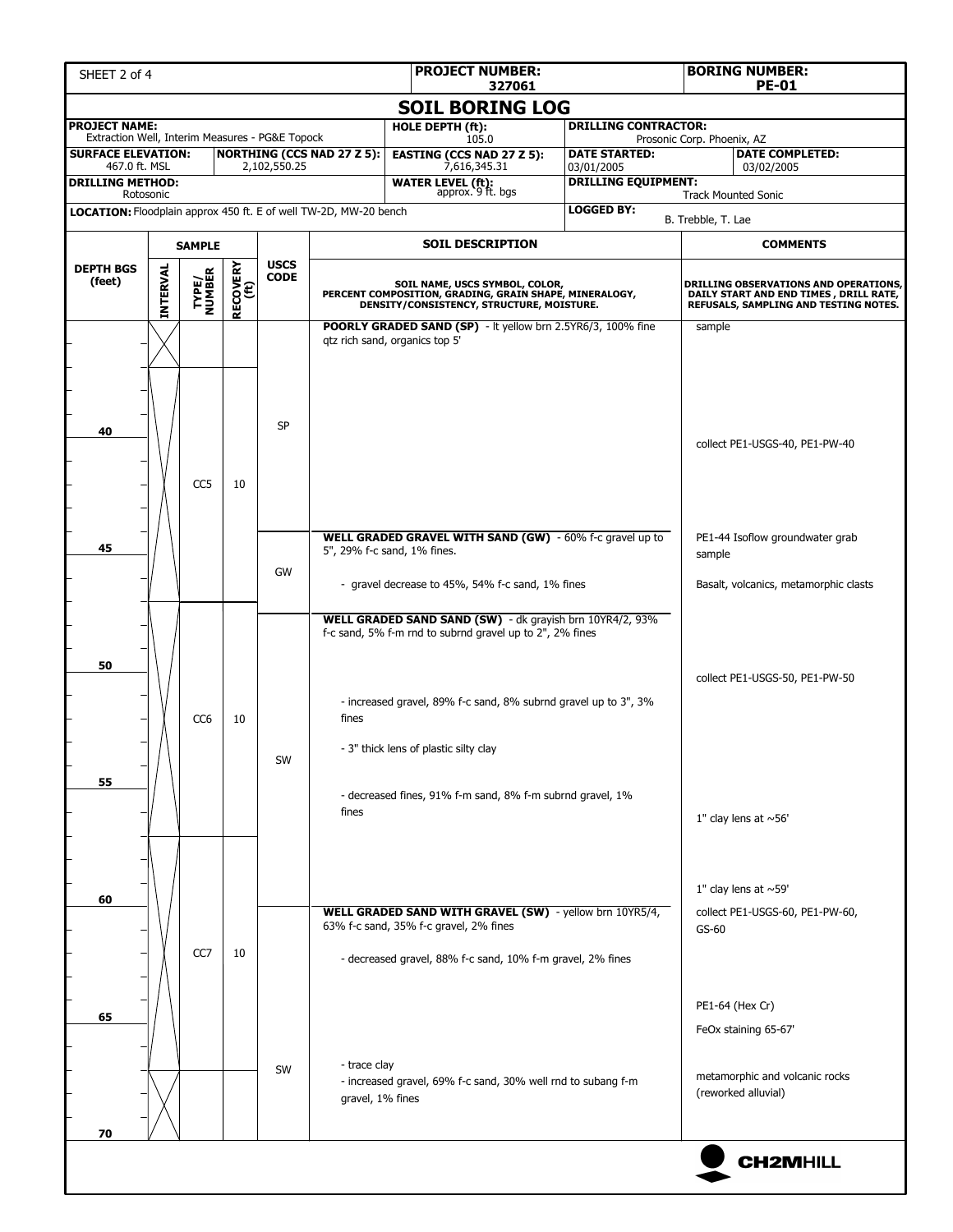| SHEET 3 of 4                                                                         |                 |                 |                         |              |                                                                                                                                                                              | <b>PROJECT NUMBER:</b><br>327061                                                                                                                                     |                                                                                                                           | <b>BORING NUMBER:</b><br><b>PE-01</b>                                       |
|--------------------------------------------------------------------------------------|-----------------|-----------------|-------------------------|--------------|------------------------------------------------------------------------------------------------------------------------------------------------------------------------------|----------------------------------------------------------------------------------------------------------------------------------------------------------------------|---------------------------------------------------------------------------------------------------------------------------|-----------------------------------------------------------------------------|
|                                                                                      |                 |                 |                         |              |                                                                                                                                                                              | <b>SOIL BORING LOG</b>                                                                                                                                               |                                                                                                                           |                                                                             |
| <b>PROJECT NAME:</b><br>Extraction Well, Interim Measures - PG&E Topock              |                 |                 |                         |              |                                                                                                                                                                              | HOLE DEPTH (ft):<br>105.0                                                                                                                                            | <b>DRILLING CONTRACTOR:</b>                                                                                               | Prosonic Corp. Phoenix, AZ                                                  |
| <b>SURFACE ELEVATION:</b><br>467.0 ft. MSL                                           |                 |                 |                         | 2,102,550.25 | <b>NORTHING (CCS NAD 27 Z 5):</b>                                                                                                                                            | <b>EASTING (CCS NAD 27 Z 5):</b>                                                                                                                                     | <b>DATE STARTED:</b>                                                                                                      | <b>DATE COMPLETED:</b>                                                      |
| <b>DRILLING METHOD:</b>                                                              |                 |                 |                         |              |                                                                                                                                                                              | 7,616,345.31<br><b>WATER LEVEL (ft):</b><br>approx. 9 ft. bgs                                                                                                        | 03/01/2005<br><b>DRILLING EQUIPMENT:</b>                                                                                  | 03/02/2005                                                                  |
| Rotosonic<br><b>LOCATION:</b> Floodplain approx 450 ft. E of well TW-2D, MW-20 bench |                 |                 |                         |              |                                                                                                                                                                              |                                                                                                                                                                      | <b>LOGGED BY:</b>                                                                                                         | <b>Track Mounted Sonic</b>                                                  |
|                                                                                      |                 |                 |                         |              |                                                                                                                                                                              | <b>SOIL DESCRIPTION</b>                                                                                                                                              |                                                                                                                           | B. Trebble, T. Lae<br><b>COMMENTS</b>                                       |
| <b>DEPTH BGS</b>                                                                     |                 | <b>SAMPLE</b>   |                         | <b>USCS</b>  |                                                                                                                                                                              |                                                                                                                                                                      |                                                                                                                           |                                                                             |
| (feet)                                                                               | <b>INTERVAL</b> | TYPE/<br>NUMBER | <b>RECOVERY</b><br>(ft) | <b>CODE</b>  |                                                                                                                                                                              | SOIL NAME, USCS SYMBOL, COLOR,<br>PERCENT COMPOSITION, GRADING, GRAIN SHAPE, MINERALOGY,<br>DENSITY/CONSISTENCY, STRUCTURE, MOISTURE.                                | DRILLING OBSERVATIONS AND OPERATIONS,<br>DAILY START AND END TIMES , DRILL RATE,<br>REFUSALS, SAMPLING AND TESTING NOTES. |                                                                             |
|                                                                                      |                 | CC <sub>8</sub> | 10                      |              |                                                                                                                                                                              | WELL GRADED SAND WITH GRAVEL (SW) - yellow brn 10YR5/4,<br>63% f-c sand, 35% f-c gravel, 2% fines<br>- 85% f sand, 10% c sand, 5% gravel                             |                                                                                                                           | collect PE1-USGS-70, PE1-PW-70                                              |
| 75                                                                                   |                 |                 |                         | <b>SM</b>    | organics present                                                                                                                                                             | <b>SILTY SAND (SM)</b> - 80% f sand, 20% fines (silt & trace clay),                                                                                                  |                                                                                                                           | PE1-74.5 Isoflow groundwater grab<br>sample<br>fluvial floodplain deposit   |
|                                                                                      |                 |                 |                         | <b>SP</b>    | gravel, trace silt                                                                                                                                                           | POORLY GRADED SAND (SP) - 65% m sand, 30% c sand, 5% f                                                                                                               |                                                                                                                           |                                                                             |
| 80                                                                                   |                 |                 |                         | <b>SW</b>    | gravel, 7% fines                                                                                                                                                             | WELL GRADED SAND (SW) - 85% f-c sand, 8% f-m rnd to subrnd                                                                                                           |                                                                                                                           |                                                                             |
|                                                                                      |                 | CC <sub>9</sub> | 10                      | <b>SW</b>    |                                                                                                                                                                              | WELL GRADED SAND (SW) - 80% f sand, 15% gravel to 3", 5% silt                                                                                                        |                                                                                                                           |                                                                             |
| 85                                                                                   |                 |                 |                         | <b>SW</b>    |                                                                                                                                                                              | GRAVELLY SAND (SW) - 30% f sand, 40% c sand, 20% rnd to<br>subrnd gravel to 4", 10% fines                                                                            |                                                                                                                           | PE1-84 Isoflow groundwater grab<br>sample                                   |
|                                                                                      |                 |                 |                         |              |                                                                                                                                                                              |                                                                                                                                                                      |                                                                                                                           | slow, hard drilling at $\sim$ 87.5                                          |
| 90                                                                                   |                 |                 |                         | <b>SC</b>    |                                                                                                                                                                              | <b>CLAYEY SAND (SC)</b> - with 5% m gravel<br><b>CONGLOMERATE (BR)</b> - dk reddish brn 2.5YR3/4, 70% fines, 15%<br>sand, 15% gravel, hard, shattered, cemented, dry |                                                                                                                           | Top Miocene Conglomerate at 89 ft                                           |
| 95                                                                                   |                 | CC10            | 10                      | <b>BR</b>    |                                                                                                                                                                              |                                                                                                                                                                      |                                                                                                                           |                                                                             |
|                                                                                      |                 |                 |                         |              |                                                                                                                                                                              |                                                                                                                                                                      |                                                                                                                           | Installed PE-1 extraction well. See<br>PE-1 completion log for construction |
| 100                                                                                  |                 |                 |                         |              | <b>ABBREVIATIONS</b><br>$cc =$ continuous core run<br>$brn = brown$<br>$It = light$<br>$dk = dark$<br>$vf$ = very fine-grained<br>$f = fine-grained$<br>$m = medium-grained$ | Boring Terminated at 97 ft                                                                                                                                           |                                                                                                                           | details.                                                                    |
| 105                                                                                  |                 |                 |                         |              | $c = coarse-grained$                                                                                                                                                         |                                                                                                                                                                      |                                                                                                                           | <b>CH2MHILL</b>                                                             |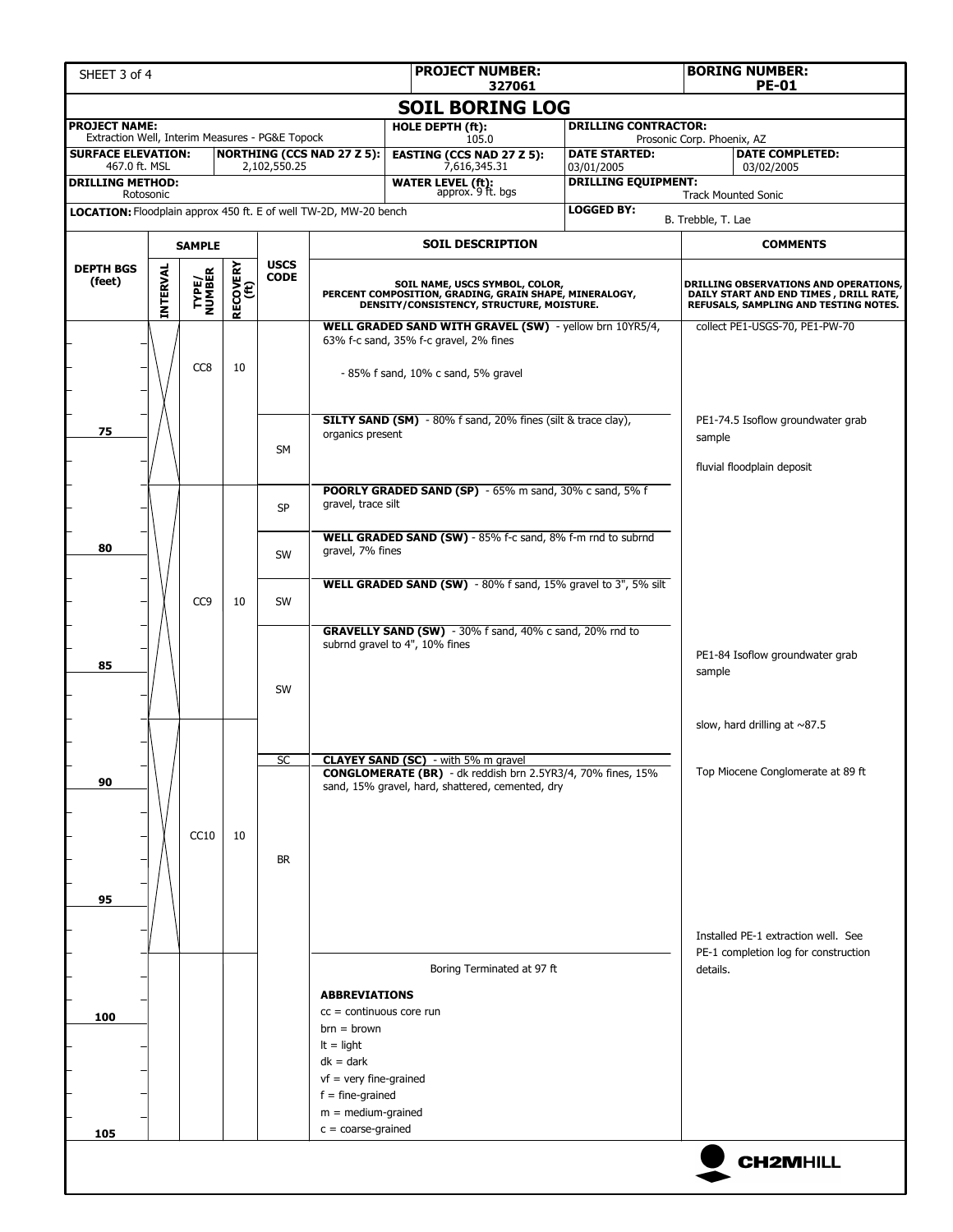| SHEET 4 of 4                                                                  |                                                                                      |  |  |              |                                                                                                                                                                                                                                          | <b>PROJECT NUMBER:</b>                                                                                                                | 327061 |                                          | <b>BORING NUMBER:</b><br><b>PE-01</b> |                                                                                                                                 |
|-------------------------------------------------------------------------------|--------------------------------------------------------------------------------------|--|--|--------------|------------------------------------------------------------------------------------------------------------------------------------------------------------------------------------------------------------------------------------------|---------------------------------------------------------------------------------------------------------------------------------------|--------|------------------------------------------|---------------------------------------|---------------------------------------------------------------------------------------------------------------------------------|
|                                                                               |                                                                                      |  |  |              |                                                                                                                                                                                                                                          | <b>SOIL BORING LOG</b>                                                                                                                |        |                                          |                                       |                                                                                                                                 |
| <b>PROJECT NAME:</b><br>Extraction Well, Interim Measures - PG&E Topock       |                                                                                      |  |  |              |                                                                                                                                                                                                                                          | HOLE DEPTH (ft):                                                                                                                      |        | <b>DRILLING CONTRACTOR:</b>              |                                       |                                                                                                                                 |
| <b>SURFACE ELEVATION:</b>                                                     |                                                                                      |  |  |              | <b>NORTHING (CCS NAD 27 Z 5):</b>                                                                                                                                                                                                        | 105.0<br><b>EASTING (CCS NAD 27 Z 5):</b>                                                                                             |        | <b>DATE STARTED:</b>                     | Prosonic Corp. Phoenix, AZ            | <b>DATE COMPLETED:</b>                                                                                                          |
| 467.0 ft. MSL<br><b>DRILLING METHOD:</b>                                      |                                                                                      |  |  | 2,102,550.25 |                                                                                                                                                                                                                                          | 7,616,345.31<br><b>WATER LEVEL (ft):</b><br>approx. 9 ft. bgs                                                                         |        | 03/01/2005<br><b>DRILLING EQUIPMENT:</b> |                                       | 03/02/2005                                                                                                                      |
| Rotosonic<br>LOCATION: Floodplain approx 450 ft. E of well TW-2D, MW-20 bench |                                                                                      |  |  |              |                                                                                                                                                                                                                                          |                                                                                                                                       |        | <b>LOGGED BY:</b>                        |                                       | <b>Track Mounted Sonic</b>                                                                                                      |
|                                                                               |                                                                                      |  |  |              |                                                                                                                                                                                                                                          |                                                                                                                                       |        |                                          | B. Trebble, T. Lae                    |                                                                                                                                 |
| <b>SAMPLE</b>                                                                 |                                                                                      |  |  |              | <b>SOIL DESCRIPTION</b>                                                                                                                                                                                                                  |                                                                                                                                       |        |                                          | <b>COMMENTS</b>                       |                                                                                                                                 |
| <b>DEPTH BGS</b><br>(feet)                                                    | <b>USCS</b><br>RECOVERY<br>(ft)<br><b>INTERVAL</b><br>TYPE/<br>NUMBER<br><b>CODE</b> |  |  |              |                                                                                                                                                                                                                                          | SOIL NAME, USCS SYMBOL, COLOR,<br>PERCENT COMPOSITION, GRADING, GRAIN SHAPE, MINERALOGY,<br>DENSITY/CONSISTENCY, STRUCTURE, MOISTURE. |        |                                          |                                       | <b>DRILLING OBSERVATIONS AND OPERATIONS,</b><br>DAILY START AND END TIMES, DRILL RATE,<br>REFUSALS, SAMPLING AND TESTING NOTES. |
|                                                                               |                                                                                      |  |  |              | $vc = very coarse-grained$<br>$ang = angular$<br>subang $=$ subangular<br>$subrnd = subrounded$<br>$rnd = rounded$<br>$br = bedrock formation$<br>$ss =$ sandstone<br>$conglom = conglomerate$<br>$comptd = compacted$<br>$qtz = quartz$ |                                                                                                                                       |        |                                          |                                       |                                                                                                                                 |
|                                                                               |                                                                                      |  |  |              |                                                                                                                                                                                                                                          |                                                                                                                                       |        |                                          |                                       | <b>CH2MHILL</b>                                                                                                                 |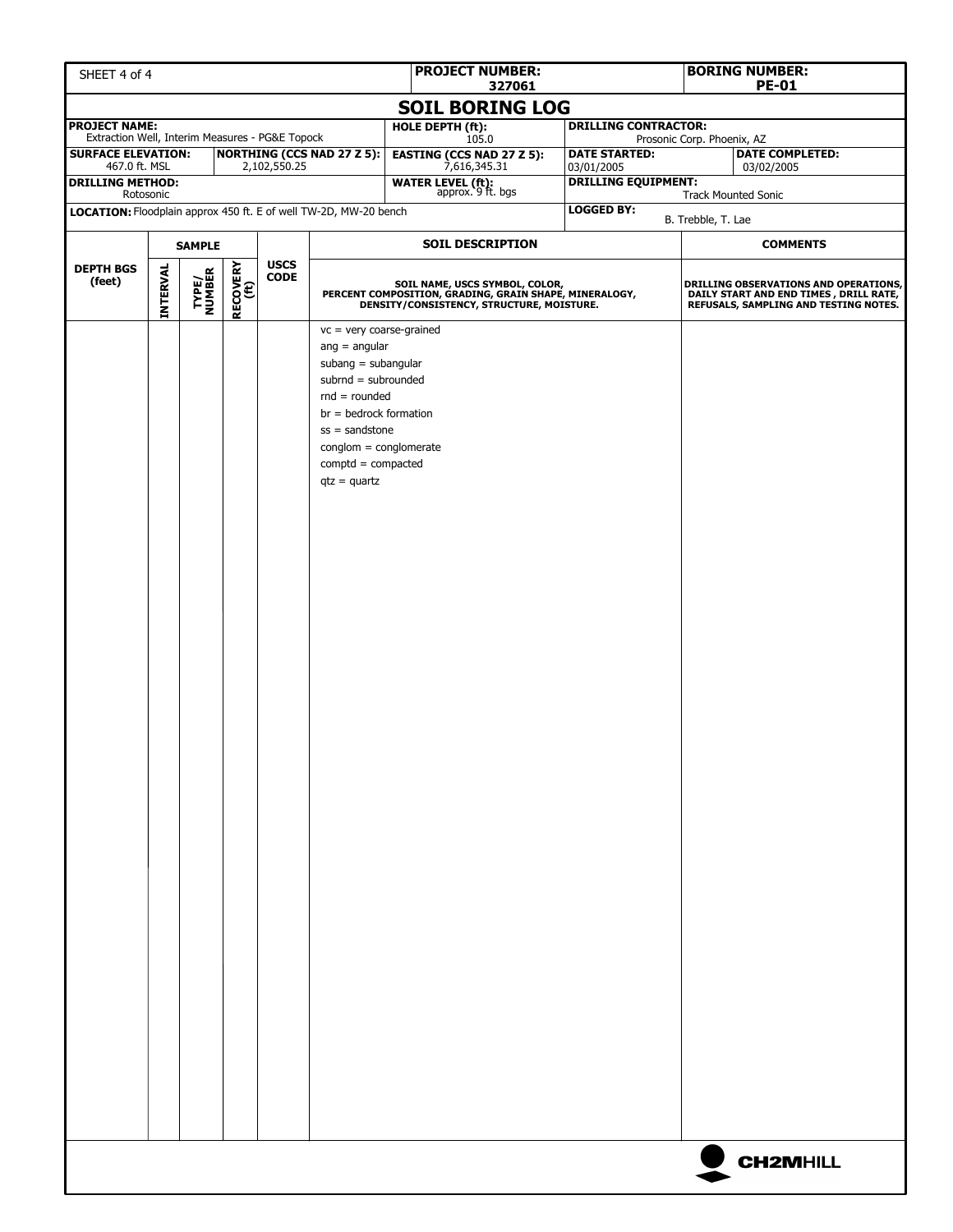| SHEET 1 of 3                                                            |          |                 | <b>BORING NUMBER:</b><br><b>PE-01A</b> |                            |                                   |                                                                                                                                       |                                                 |                                                                                                                                                                          |
|-------------------------------------------------------------------------|----------|-----------------|----------------------------------------|----------------------------|-----------------------------------|---------------------------------------------------------------------------------------------------------------------------------------|-------------------------------------------------|--------------------------------------------------------------------------------------------------------------------------------------------------------------------------|
|                                                                         |          |                 |                                        |                            |                                   | 327061<br><b>SOIL BORING LOG</b>                                                                                                      |                                                 |                                                                                                                                                                          |
| <b>PROJECT NAME:</b><br>Extraction Well, Interim Measures - PG&E Topock |          |                 |                                        |                            |                                   | HOLE DEPTH (ft):<br>90.0                                                                                                              | <b>DRILLING CONTRACTOR:</b>                     | Prosonic Corp. Phoenix, AZ                                                                                                                                               |
| <b>SURFACE ELEVATION:</b><br>461.2 ft. MSL                              |          |                 |                                        | 2,102,326.16               | <b>NORTHING (CCS NAD 27 Z 5):</b> | <b>EASTING (CCS NAD 27 Z 5):</b><br>7,616,405.15                                                                                      | <b>DATE STARTED:</b><br>02/27/2005              | <b>DATE COMPLETED:</b><br>02/28/2005                                                                                                                                     |
| <b>DRILLING METHOD:</b><br>Rotosonic                                    |          |                 |                                        |                            |                                   | <b>WATER LEVEL (ft):</b><br>approx. 9.5 ft. bgs                                                                                       | <b>DRILLING EQUIPMENT:</b>                      | <b>Track Mounted Sonic</b>                                                                                                                                               |
| LOCATION: Floodplain approx 600 ft SE of well TW-2D, MW-20 bench        |          |                 |                                        |                            |                                   |                                                                                                                                       | <b>LOGGED BY:</b>                               | B. Trebble, T. Lae                                                                                                                                                       |
|                                                                         |          | <b>SAMPLE</b>   |                                        |                            |                                   | <b>SOIL DESCRIPTION</b>                                                                                                               |                                                 | <b>COMMENTS</b>                                                                                                                                                          |
| <b>DEPTH BGS</b><br>(feet)                                              | INTERVAL | TYPE/<br>NUMBER | RECOVERY<br>(ft)                       | <b>USCS</b><br><b>CODE</b> |                                   | SOIL NAME, USCS SYMBOL, COLOR,<br>PERCENT COMPOSITION, GRADING, GRAIN SHAPE, MINERALOGY,<br>DENSITY/CONSISTENCY, STRUCTURE, MOISTURE. |                                                 | DRILLING OBSERVATIONS AND OPERATIONS,<br>DAILY START AND END TIMES, DRILL RATE,<br>REFUSALS, SAMPLING AND TESTING NOTES.                                                 |
| 5                                                                       |          | CC <sub>1</sub> | $\overline{7}$                         | <b>SP</b>                  |                                   | POORLY GRADED SAND (SP) - It yellowish brn 10YR6/4, 100% f<br>gtz rich round to subrnd sand, minor FeOx staining, organics            |                                                 | Sonic boring continuously cored for<br>logging. Selected core samples were<br>preserved for future testing. Selected<br>core samples also collected for USGS<br>testing. |
| 10                                                                      |          |                 |                                        |                            |                                   | - wet at $\sim$ 9', increase in organic content                                                                                       |                                                 | PE1A-USGS-8, PE1A-PW-8<br>water level approx. 9.5 ft.                                                                                                                    |
|                                                                         |          |                 |                                        | <b>ML</b>                  | rich, non sticky                  | CLAYEY SILT (ML) - very dk grey 2.5YR3/1, 10% v f sand, organic                                                                       |                                                 |                                                                                                                                                                          |
| 15                                                                      |          | CC <sub>2</sub> | 10                                     | <b>SP</b>                  |                                   | <b>POORLY GRADED SAND (SP)</b> - 100% f sand (as above)                                                                               |                                                 |                                                                                                                                                                          |
| 20                                                                      |          |                 |                                        |                            |                                   | - fine-grained organics to $\sim$ 19'<br>POORLY GRADED SAND (SP) - It yellowish brn 10YR6/4, 100% qtz                                 |                                                 | PE1A-USGS-20, PE1A-PW-20                                                                                                                                                 |
| 25                                                                      |          | CC <sub>3</sub> | 10                                     |                            |                                   | rich round to subrnd f sand                                                                                                           | PE1A-24.5' (Isoflow groundwater grab<br>sample) |                                                                                                                                                                          |
| 30<br>35                                                                |          | CC <sub>4</sub> | 10                                     | SP                         |                                   | - yellowish brn 10YR5/4,                                                                                                              |                                                 | PE1A-USGS-30, PE1A-PW-30<br>PE1A-GS-33                                                                                                                                   |
|                                                                         |          |                 |                                        |                            |                                   |                                                                                                                                       |                                                 | <b>CH2MHILL</b>                                                                                                                                                          |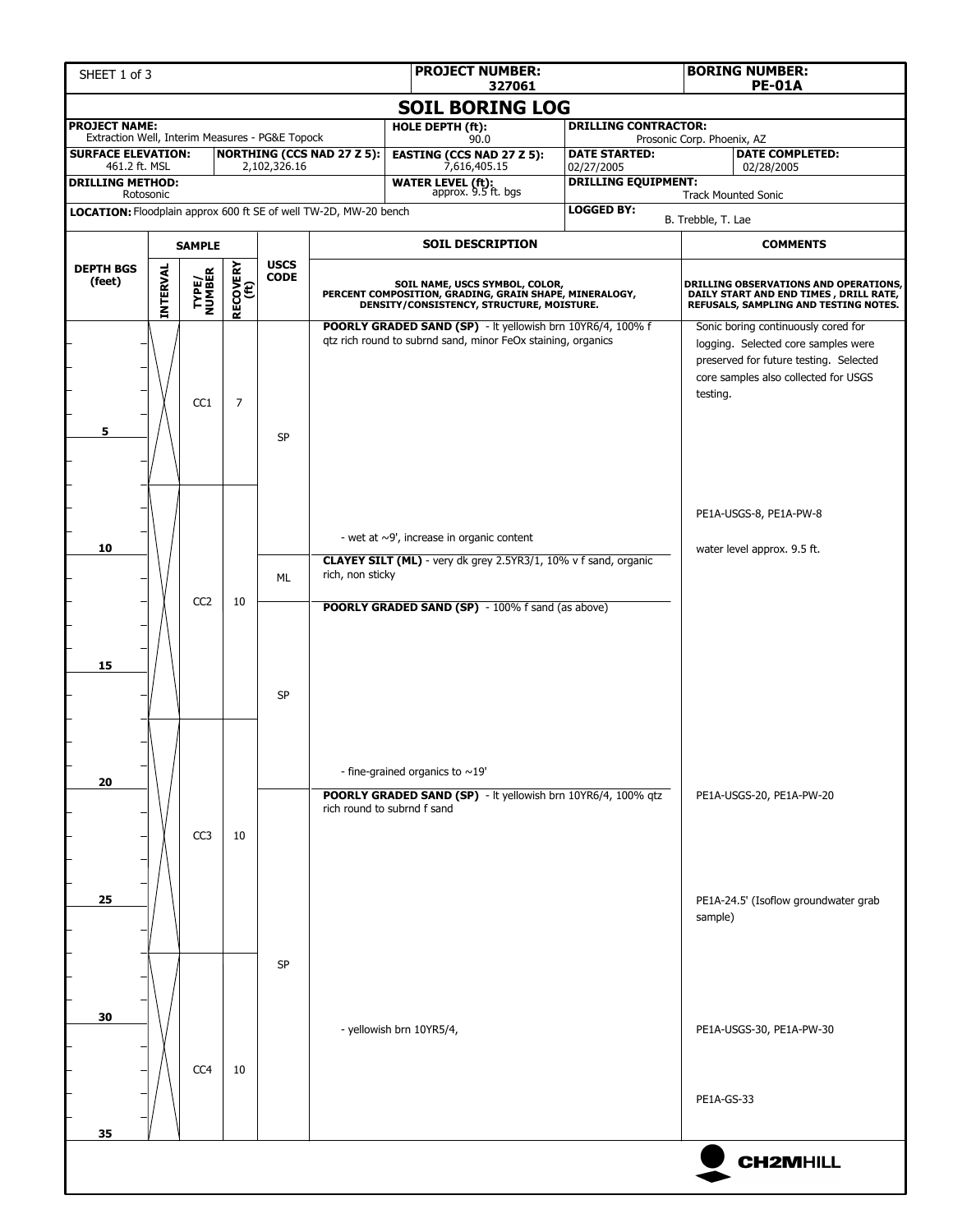| SHEET 2 of 3                                                            |                 |                 |          |              |                                   | <b>PROJECT NUMBER:</b><br>327061                                                                                                                                                                                                  |                                          |                            | <b>BORING NUMBER:</b><br><b>PE-01A</b>                                                                                          |
|-------------------------------------------------------------------------|-----------------|-----------------|----------|--------------|-----------------------------------|-----------------------------------------------------------------------------------------------------------------------------------------------------------------------------------------------------------------------------------|------------------------------------------|----------------------------|---------------------------------------------------------------------------------------------------------------------------------|
|                                                                         |                 |                 |          |              |                                   | <b>SOIL BORING LOG</b>                                                                                                                                                                                                            |                                          |                            |                                                                                                                                 |
| <b>PROJECT NAME:</b><br>Extraction Well, Interim Measures - PG&E Topock |                 |                 |          |              |                                   | HOLE DEPTH (ft):<br>90.0                                                                                                                                                                                                          | <b>DRILLING CONTRACTOR:</b>              | Prosonic Corp. Phoenix, AZ |                                                                                                                                 |
| <b>SURFACE ELEVATION:</b>                                               |                 |                 |          |              | <b>NORTHING (CCS NAD 27 Z 5):</b> | <b>EASTING (CCS NAD 27 Z 5):</b>                                                                                                                                                                                                  | <b>DATE STARTED:</b>                     |                            | <b>DATE COMPLETED:</b>                                                                                                          |
| 461.2 ft. MSL<br><b>DRILLING METHOD:</b>                                |                 |                 |          | 2,102,326.16 |                                   | 7,616,405.15<br><b>WATER LEVEL (ft):</b><br>approx. 9.5 ft. bgs                                                                                                                                                                   | 02/27/2005<br><b>DRILLING EQUIPMENT:</b> |                            | 02/28/2005                                                                                                                      |
| LOCATION: Floodplain approx 600 ft SE of well TW-2D, MW-20 bench        | Rotosonic       |                 |          |              |                                   |                                                                                                                                                                                                                                   | <b>LOGGED BY:</b>                        |                            | <b>Track Mounted Sonic</b>                                                                                                      |
|                                                                         |                 |                 |          |              |                                   |                                                                                                                                                                                                                                   |                                          | B. Trebble, T. Lae         |                                                                                                                                 |
|                                                                         |                 | <b>SAMPLE</b>   |          | <b>USCS</b>  |                                   | <b>SOIL DESCRIPTION</b>                                                                                                                                                                                                           |                                          |                            | <b>COMMENTS</b>                                                                                                                 |
| <b>DEPTH BGS</b><br>(feet)                                              | <b>INTERVAL</b> | TYPE/<br>NUMBER | RECOVERY | <b>CODE</b>  |                                   | SOIL NAME, USCS SYMBOL, COLOR,<br>PERCENT COMPOSITION, GRADING, GRAIN SHAPE, MINERALOGY,<br>DENSITY/CONSISTENCY, STRUCTURE, MOISTURE.                                                                                             |                                          |                            | <b>DRILLING OBSERVATIONS AND OPERATIONS,</b><br>DAILY START AND END TIMES, DRILL RATE,<br>REFUSALS, SAMPLING AND TESTING NOTES. |
| 40                                                                      |                 |                 |          |              | - as above                        | POORLY GRADED SAND (SP) - It yellowish brn 10YR6/4, 100% qtz<br>rich round to subrnd f sand                                                                                                                                       |                                          |                            | PE1A-USGS-40, PE1A-PW-40                                                                                                        |
| 45                                                                      |                 | CC5             | 10       | <b>SP</b>    |                                   | - some organics present                                                                                                                                                                                                           |                                          | sample)                    | PE1A-44.5 (Isoflow groundwater grab                                                                                             |
| 50<br>55                                                                |                 | CC <sub>6</sub> | 10       |              |                                   | - 10% rnd to subrnd gravel to 2"                                                                                                                                                                                                  |                                          |                            | PE1A-USGS-50, PE1A-PW-50                                                                                                        |
| 60<br>65                                                                |                 | CC <sub>7</sub> | 10       | SW           | lenses                            | WELL GRADED SAND WITH GRAVEL (SW) - brn 7.5YR5/4, 70% f<br>sand, 15% gravel, 10% m sand, 5% c sand, trace of reddish brn clay<br>POORLY GRADED SAND (SP) - It yellow brn 10YR6/4, 100% qtz<br>rich sand (80% fine and 20% medium) |                                          | PE1A-PW-63<br>sample)      | PE1A-USGS-60, PE1A-PW-60<br>PE1A-64.5' (Isoflow groundwater grab                                                                |
|                                                                         |                 |                 |          | <b>SP</b>    |                                   |                                                                                                                                                                                                                                   |                                          |                            |                                                                                                                                 |
| 70                                                                      |                 |                 |          |              |                                   |                                                                                                                                                                                                                                   |                                          |                            | <b>CH2MHILL</b>                                                                                                                 |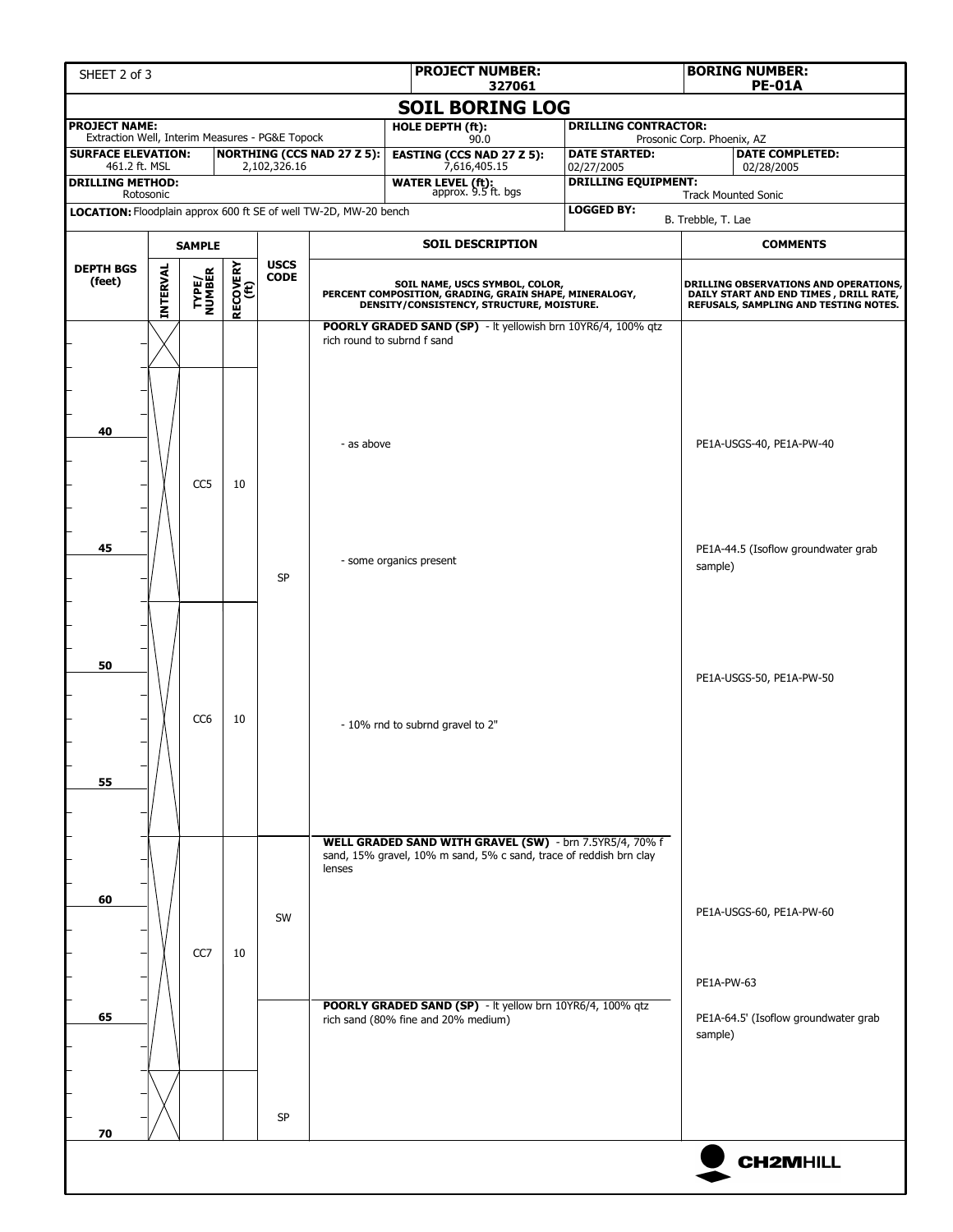| <b>PROJECT NUMBER:</b><br>SHEET 3 of 3<br>327061                              |          |                         |                  |              |                                                                                                                                                                                                                                                                                                                                                                                                                                                |                                                                                                                                           |                                          |                            | <b>BORING NUMBER:</b><br><b>PE-01A</b>                                                                                   |  |  |
|-------------------------------------------------------------------------------|----------|-------------------------|------------------|--------------|------------------------------------------------------------------------------------------------------------------------------------------------------------------------------------------------------------------------------------------------------------------------------------------------------------------------------------------------------------------------------------------------------------------------------------------------|-------------------------------------------------------------------------------------------------------------------------------------------|------------------------------------------|----------------------------|--------------------------------------------------------------------------------------------------------------------------|--|--|
|                                                                               |          |                         |                  |              |                                                                                                                                                                                                                                                                                                                                                                                                                                                | <b>SOIL BORING LOG</b>                                                                                                                    |                                          |                            |                                                                                                                          |  |  |
| <b>PROJECT NAME:</b><br>Extraction Well, Interim Measures - PG&E Topock       |          |                         |                  |              |                                                                                                                                                                                                                                                                                                                                                                                                                                                | HOLE DEPTH (ft):<br>90.0                                                                                                                  | <b>DRILLING CONTRACTOR:</b>              | Prosonic Corp. Phoenix, AZ |                                                                                                                          |  |  |
| <b>SURFACE ELEVATION:</b>                                                     |          |                         |                  |              | <b>NORTHING (CCS NAD 27 Z 5):</b>                                                                                                                                                                                                                                                                                                                                                                                                              | <b>EASTING (CCS NAD 27 Z 5):</b>                                                                                                          | <b>DATE STARTED:</b>                     |                            | <b>DATE COMPLETED:</b>                                                                                                   |  |  |
| 461.2 ft. MSL<br><b>DRILLING METHOD:</b>                                      |          |                         |                  | 2,102,326.16 |                                                                                                                                                                                                                                                                                                                                                                                                                                                | 7,616,405.15<br><b>WATER LEVEL (ft):</b><br>approx. 9.5 ft. bgs                                                                           | 02/27/2005<br><b>DRILLING EQUIPMENT:</b> |                            | 02/28/2005                                                                                                               |  |  |
| Rotosonic<br>LOCATION: Floodplain approx 600 ft SE of well TW-2D, MW-20 bench |          |                         |                  |              |                                                                                                                                                                                                                                                                                                                                                                                                                                                |                                                                                                                                           | <b>LOGGED BY:</b>                        |                            | <b>Track Mounted Sonic</b>                                                                                               |  |  |
|                                                                               |          |                         |                  |              |                                                                                                                                                                                                                                                                                                                                                                                                                                                |                                                                                                                                           |                                          | B. Trebble, T. Lae         |                                                                                                                          |  |  |
|                                                                               |          | <b>SAMPLE</b>           |                  | <b>USCS</b>  |                                                                                                                                                                                                                                                                                                                                                                                                                                                | <b>SOIL DESCRIPTION</b>                                                                                                                   |                                          |                            | <b>COMMENTS</b>                                                                                                          |  |  |
| <b>DEPTH BGS</b><br>(feet)                                                    | INTERVAL | <b>TYPE/<br/>NUMBER</b> | RECOVERY<br>(ft) | <b>CODE</b>  |                                                                                                                                                                                                                                                                                                                                                                                                                                                | SOIL NAME, USCS SYMBOL, COLOR,<br>PERCENT COMPOSITION, GRADING, GRAIN SHAPE, MINERALOGY,<br>DENSITY/CONSISTENCY, STRUCTURE, MOISTURE.     |                                          |                            | DRILLING OBSERVATIONS AND OPERATIONS,<br>DAILY START AND END TIMES, DRILL RATE,<br>REFUSALS, SAMPLING AND TESTING NOTES. |  |  |
|                                                                               |          | CC <sub>8</sub>         | 10               |              |                                                                                                                                                                                                                                                                                                                                                                                                                                                | POORLY GRADED SAND (SP) - It yellow brn 10YR6/4, 100% qtz<br>rich sand (80% fine and 20% medium)<br>- 25% m sand, 5% c sand, trace gravel |                                          |                            | PE1A-USGS-70, PE1A-PW-70                                                                                                 |  |  |
| 75                                                                            |          |                         |                  | <b>CL</b>    | rolls easily                                                                                                                                                                                                                                                                                                                                                                                                                                   | CLAY (CL) - brn 7.5YR4/4, trace fine sand, plastic, slightly sticky,                                                                      |                                          |                            | PE1A-74.5 (Isoflow groundwater grab                                                                                      |  |  |
|                                                                               |          |                         |                  |              |                                                                                                                                                                                                                                                                                                                                                                                                                                                | GRAVELLY SAND (SW) - 40% f sand, 20% m sand, 15% gravel,<br>10% c sand, 5% clay (rnd to subrnd)                                           |                                          | sample)                    |                                                                                                                          |  |  |
| 80                                                                            |          |                         |                  | SW           |                                                                                                                                                                                                                                                                                                                                                                                                                                                |                                                                                                                                           |                                          |                            | PE1A-USGS-80, PE1A-PW-80                                                                                                 |  |  |
| 85                                                                            |          | CC <sub>9</sub>         | 10               | GW           | sand<br>- trace clay at 85'                                                                                                                                                                                                                                                                                                                                                                                                                    | WELL GRADED GRAVEL WITH SAND (GW) - 60% f-c rnd to subrnd<br>gravel, (metamorphic, quartzite, granitic clasts), <2% fines, >38% f-c       |                                          |                            | PE1A-84.5 (Isoflow groundwater grab                                                                                      |  |  |
|                                                                               |          | CC10                    | 3                | <b>BR</b>    | dry                                                                                                                                                                                                                                                                                                                                                                                                                                            | <b>CONGLOMERATE (BR)</b> - dk reddish brn 2.5YR3/4, 80% fines, 10%<br>f sand, 10% subang gravel, very hard, shattered, weakly cemented,   |                                          | sample)                    | Top Miocene Conglomerate at 87 ft                                                                                        |  |  |
| 90                                                                            |          |                         |                  |              |                                                                                                                                                                                                                                                                                                                                                                                                                                                |                                                                                                                                           |                                          |                            | Exploratory boring PE-1A grout-sealed<br>after drilling; no well installed at this                                       |  |  |
|                                                                               |          |                         |                  |              |                                                                                                                                                                                                                                                                                                                                                                                                                                                | Boring Terminated at 90 ft                                                                                                                |                                          | location                   |                                                                                                                          |  |  |
|                                                                               |          |                         |                  |              | <b>ABBREVIATIONS</b><br>$cc =$ continuous core run<br>$brn = brown$<br>$It = light$<br>$dk = dark$<br>$vf$ = very fine-grained<br>$f = fine-grained$<br>$m = medium-grained$<br>$c = coarse-grained$<br>$vc = very coarse-grained$<br>$ang = angular$<br>$subang = subangular$<br>subrnd = subrounded<br>$rnd = rounded$<br>$br = bedrock formation$<br>$ss =$ sandstone<br>$conglom = conglomerate$<br>$comptd = compacted$<br>$qtz = quartz$ |                                                                                                                                           |                                          |                            |                                                                                                                          |  |  |
|                                                                               |          |                         |                  |              |                                                                                                                                                                                                                                                                                                                                                                                                                                                |                                                                                                                                           |                                          |                            | <b>CH2MHILL</b>                                                                                                          |  |  |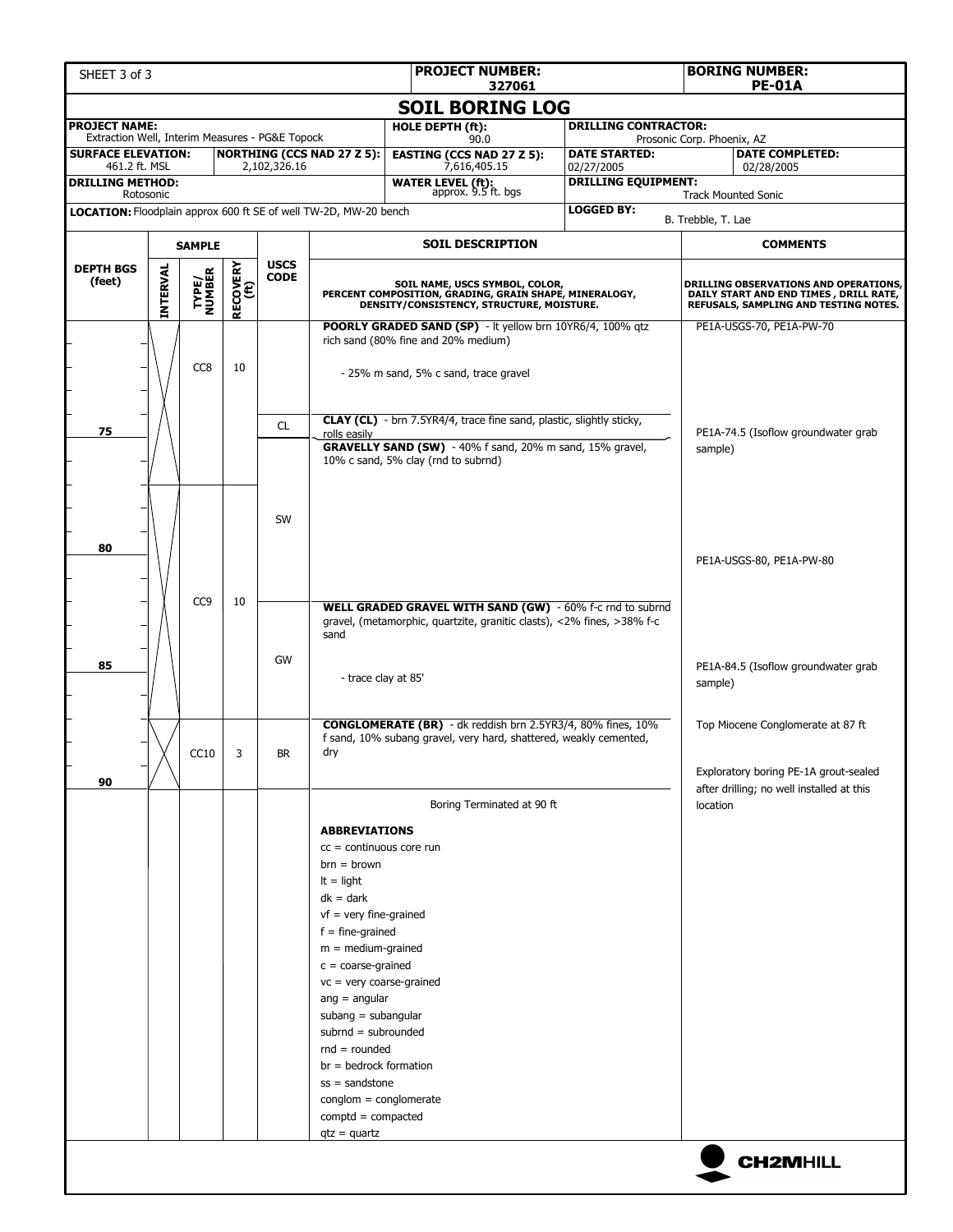| SHEET 1 of 3                                                            |                 |                         | <b>BORING NUMBER:</b><br><b>PE-01B</b> |                            |                                    |                                                                                                                                       |                                         |                                                                                                                                                                          |  |
|-------------------------------------------------------------------------|-----------------|-------------------------|----------------------------------------|----------------------------|------------------------------------|---------------------------------------------------------------------------------------------------------------------------------------|-----------------------------------------|--------------------------------------------------------------------------------------------------------------------------------------------------------------------------|--|
|                                                                         |                 |                         |                                        |                            |                                    | 327061<br><b>SOIL BORING LOG</b>                                                                                                      |                                         |                                                                                                                                                                          |  |
| <b>PROJECT NAME:</b><br>Extraction Well, Interim Measures - PG&E Topock |                 |                         |                                        |                            |                                    | <b>HOLE DEPTH (ft):</b><br>87.0                                                                                                       | <b>DRILLING CONTRACTOR:</b>             | Prosonic Corp. Phoenix, AZ                                                                                                                                               |  |
| <b>SURFACE ELEVATION:</b><br>458.6 ft. MSL                              |                 |                         |                                        | 2,102,210.36               | <b>NORTHING (CCS NAD 27 Z 5):</b>  | <b>EASTING (CCS NAD 27 Z 5):</b><br>7,616,424.89                                                                                      | <b>DATE STARTED:</b><br>02/26/2005      | <b>DATE COMPLETED:</b><br>02/27/2005                                                                                                                                     |  |
| <b>DRILLING METHOD:</b><br>Rotosonic                                    |                 |                         |                                        |                            |                                    | <b>WATER LEVEL (ft):</b><br>approx. 9 ft. bgs                                                                                         | <b>DRILLING EQUIPMENT:</b>              | <b>Track Mounted Sonic</b>                                                                                                                                               |  |
| LOCATION: Floodplain approx 650 ft SE of well TW-2D, MW-20 bench        |                 |                         |                                        |                            |                                    |                                                                                                                                       | <b>LOGGED BY:</b><br>B. Trebble, T. Lae |                                                                                                                                                                          |  |
|                                                                         |                 | <b>SAMPLE</b>           |                                        |                            |                                    | <b>SOIL DESCRIPTION</b>                                                                                                               |                                         | <b>COMMENTS</b>                                                                                                                                                          |  |
| <b>DEPTH BGS</b><br>(feet)                                              | <b>INTERVAL</b> | <b>TYPE/<br/>NUMBER</b> | RECOVERY<br>(ft)                       | <b>USCS</b><br><b>CODE</b> |                                    | SOIL NAME, USCS SYMBOL, COLOR,<br>PERCENT COMPOSITION, GRADING, GRAIN SHAPE, MINERALOGY,<br>DENSITY/CONSISTENCY, STRUCTURE, MOISTURE. |                                         | DRILLING OBSERVATIONS AND OPERATIONS,<br>DAILY START AND END TIMES, DRILL RATE,<br>REFUSALS, SAMPLING AND TESTING NOTES.                                                 |  |
| 5                                                                       |                 | CC1                     | $\overline{7}$                         |                            |                                    | POORLY GRADED SAND (SP) - yellowish brn 10YR5/4, 100% f qtz<br>rich sand, subrnd to rnd, loose, damp, organic rich top 4 feet         |                                         | Sonic boring continuously cored for<br>logging. Selected core samples were<br>preserved for future testing. Selected<br>core samples also collected for USGS<br>testing. |  |
| 10                                                                      |                 | CC <sub>2</sub>         | 10                                     |                            | - very dk gray at/near water table |                                                                                                                                       |                                         | PE1B-USGS-8, PE1B-PW-8<br>water table at approx. 9 ft. bgs                                                                                                               |  |
| 15                                                                      |                 |                         |                                        | <b>SP</b>                  |                                    | - fine-grained organics to $\sim$ 17'                                                                                                 |                                         |                                                                                                                                                                          |  |
| 20                                                                      |                 | CC <sub>3</sub>         | 10                                     |                            |                                    |                                                                                                                                       |                                         | PE1B-USGS-20, PE1B-PW-20                                                                                                                                                 |  |
| 25                                                                      |                 |                         |                                        |                            |                                    |                                                                                                                                       |                                         | PE1B-24 Isoflow groundwater grab<br>sample                                                                                                                               |  |
| 30                                                                      |                 | CC4                     | 10                                     |                            |                                    | - color changes to grayish brn 10YR4/2 from 27-34', organics                                                                          |                                         | PE1B-USGS-30, PE1B-PW-30                                                                                                                                                 |  |
| 35                                                                      |                 |                         |                                        |                            |                                    | - color change to brn 10YR5/3, 100% f qtz rich sand                                                                                   |                                         | PE1B-GS-34                                                                                                                                                               |  |
|                                                                         |                 |                         |                                        |                            |                                    |                                                                                                                                       |                                         | <b>CH2MHILL</b>                                                                                                                                                          |  |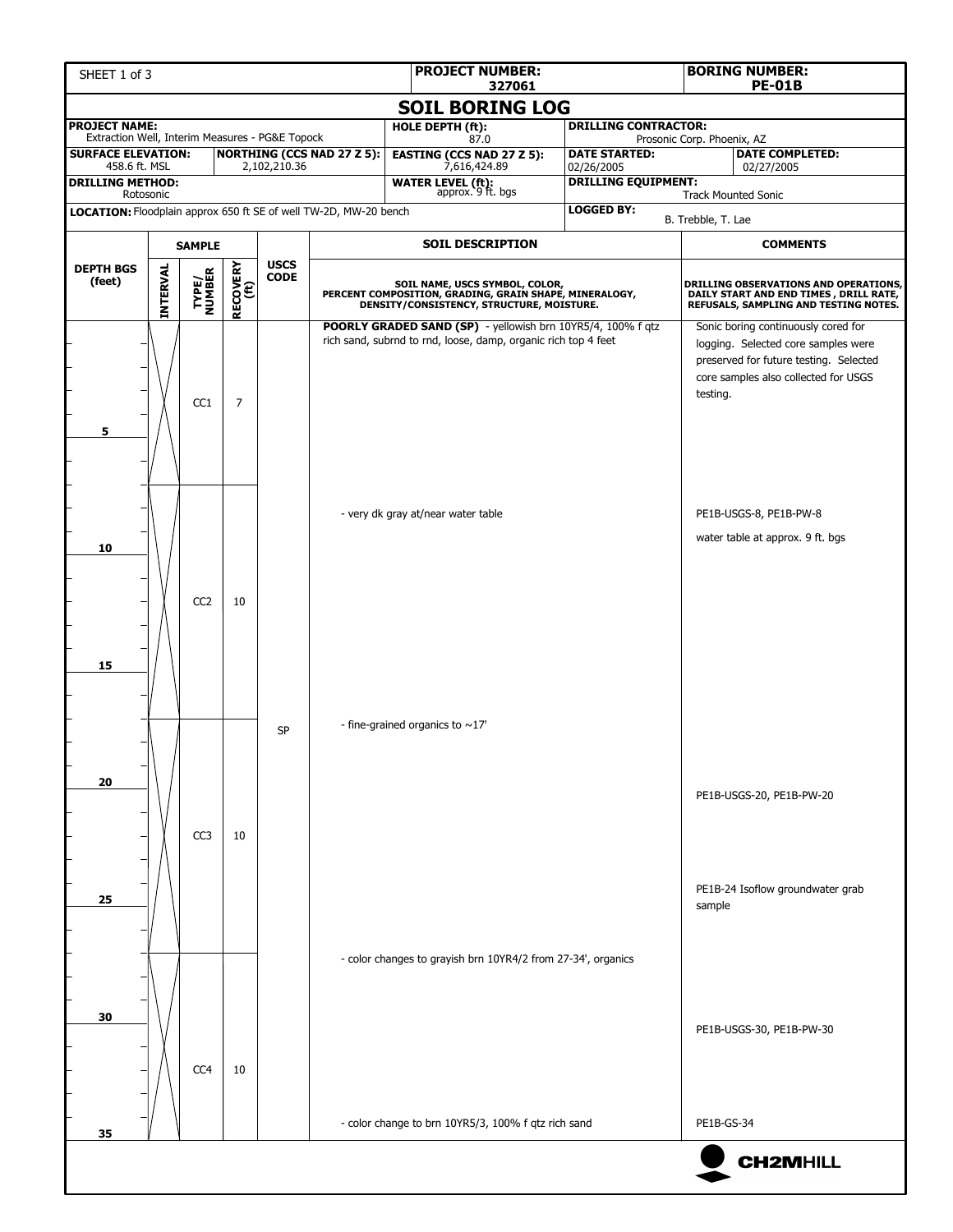| SHEET 2 of 3                                                            |                              |                 | <b>BORING NUMBER:</b><br><b>PE-01B</b> |              |                                   |                                                                                                                                                                                               |                                          |                                                                                                                          |
|-------------------------------------------------------------------------|------------------------------|-----------------|----------------------------------------|--------------|-----------------------------------|-----------------------------------------------------------------------------------------------------------------------------------------------------------------------------------------------|------------------------------------------|--------------------------------------------------------------------------------------------------------------------------|
|                                                                         |                              |                 |                                        |              |                                   | 327061<br><b>SOIL BORING LOG</b>                                                                                                                                                              |                                          |                                                                                                                          |
| <b>PROJECT NAME:</b><br>Extraction Well, Interim Measures - PG&E Topock |                              |                 |                                        |              |                                   | HOLE DEPTH (ft):<br>87.0                                                                                                                                                                      | <b>DRILLING CONTRACTOR:</b>              | Prosonic Corp. Phoenix, AZ                                                                                               |
| <b>SURFACE ELEVATION:</b>                                               |                              |                 |                                        |              | <b>NORTHING (CCS NAD 27 Z 5):</b> | <b>EASTING (CCS NAD 27 Z 5):</b>                                                                                                                                                              | <b>DATE STARTED:</b>                     | <b>DATE COMPLETED:</b>                                                                                                   |
| 458.6 ft. MSL<br><b>DRILLING METHOD:</b>                                |                              |                 |                                        | 2,102,210.36 |                                   | 7,616,424.89<br><b>WATER LEVEL (ft):</b><br>approx. 9 ft. bgs                                                                                                                                 | 02/26/2005<br><b>DRILLING EQUIPMENT:</b> | 02/27/2005                                                                                                               |
| LOCATION: Floodplain approx 650 ft SE of well TW-2D, MW-20 bench        | Rotosonic                    |                 |                                        |              |                                   |                                                                                                                                                                                               | <b>LOGGED BY:</b>                        | <b>Track Mounted Sonic</b>                                                                                               |
|                                                                         |                              |                 |                                        |              |                                   |                                                                                                                                                                                               |                                          | B. Trebble, T. Lae                                                                                                       |
|                                                                         | <b>SAMPLE</b><br><b>USCS</b> |                 |                                        |              |                                   | <b>SOIL DESCRIPTION</b>                                                                                                                                                                       |                                          | <b>COMMENTS</b>                                                                                                          |
| <b>DEPTH BGS</b><br>(feet)                                              | <b>INTERVAL</b>              | TYPE/<br>NUMBER | <b>RECOVERY</b><br>(ft)                | <b>CODE</b>  |                                   | SOIL NAME, USCS SYMBOL, COLOR,<br>PERCENT COMPOSITION, GRADING, GRAIN SHAPE, MINERALOGY,<br>DENSITY/CONSISTENCY, STRUCTURE, MOISTURE.                                                         |                                          | DRILLING OBSERVATIONS AND OPERATIONS,<br>DAILY START AND END TIMES, DRILL RATE,<br>REFUSALS, SAMPLING AND TESTING NOTES. |
| 40                                                                      |                              |                 |                                        |              | $(1-2\%)$                         | POORLY GRADED SAND (SP) - yellowish brn 10YR5/4, 100% f qtz<br>rich sand, subrnd to rnd, loose, damp, organic rich top 4 feet<br>- from 37-39', slightly darker grey brn 10YR4/2, trace fines |                                          |                                                                                                                          |
|                                                                         |                              | CC <sub>5</sub> | 10                                     |              |                                   | - brn 10YR5/3, 100% f gtz rich sand, subrnd to rnd                                                                                                                                            | PE1B-USGS-40, PE1B-PW-40                 |                                                                                                                          |
| 45                                                                      |                              |                 |                                        | <b>SP</b>    |                                   |                                                                                                                                                                                               |                                          | PE1B-44 Isoflow groundwater grab<br>sample                                                                               |
| 50                                                                      |                              | CC <sub>6</sub> | 10                                     |              |                                   |                                                                                                                                                                                               |                                          | PE1B-USGS-50, PE1B-PW-50                                                                                                 |
| 55                                                                      |                              |                 |                                        |              |                                   | - 3" thick f gravel zone, c sand, half an inch thick clay layer                                                                                                                               |                                          |                                                                                                                          |
| 60                                                                      |                              |                 |                                        | SW           |                                   | GRAVELLY SAND (SW) - It olive brn 2.5YR5/3, 60% f sand, 20% c<br>sand, 10% f rnd gravel, 10% c gravel, metamorphic, qtz, gneiss                                                               |                                          | PE1B-GS-58<br>PE1B-USGS-60, PE1B-PW-60,                                                                                  |
|                                                                         |                              |                 |                                        | CL           | rolls easily                      | <b>FAT CLAY (CL)</b> - brn 7.5YR5/3, 100% clay $\sim$ 6" thick, soft, sticky                                                                                                                  |                                          | PE1B-GS-61                                                                                                               |
| 65                                                                      |                              | CC <sub>7</sub> | 10                                     | SW           | 10% f sand                        | GRAVELLY SAND (SW) - 30% f gravel, 30% c sand, 30% m sand,                                                                                                                                    |                                          |                                                                                                                          |
| 70                                                                      |                              |                 |                                        |              | sand, 10% gravel                  | POORLY GRADED SAND (SP) - color as above, 90% f rnd to subrnd                                                                                                                                 |                                          |                                                                                                                          |
|                                                                         |                              |                 |                                        |              |                                   |                                                                                                                                                                                               |                                          | <b>CH2MHILL</b>                                                                                                          |